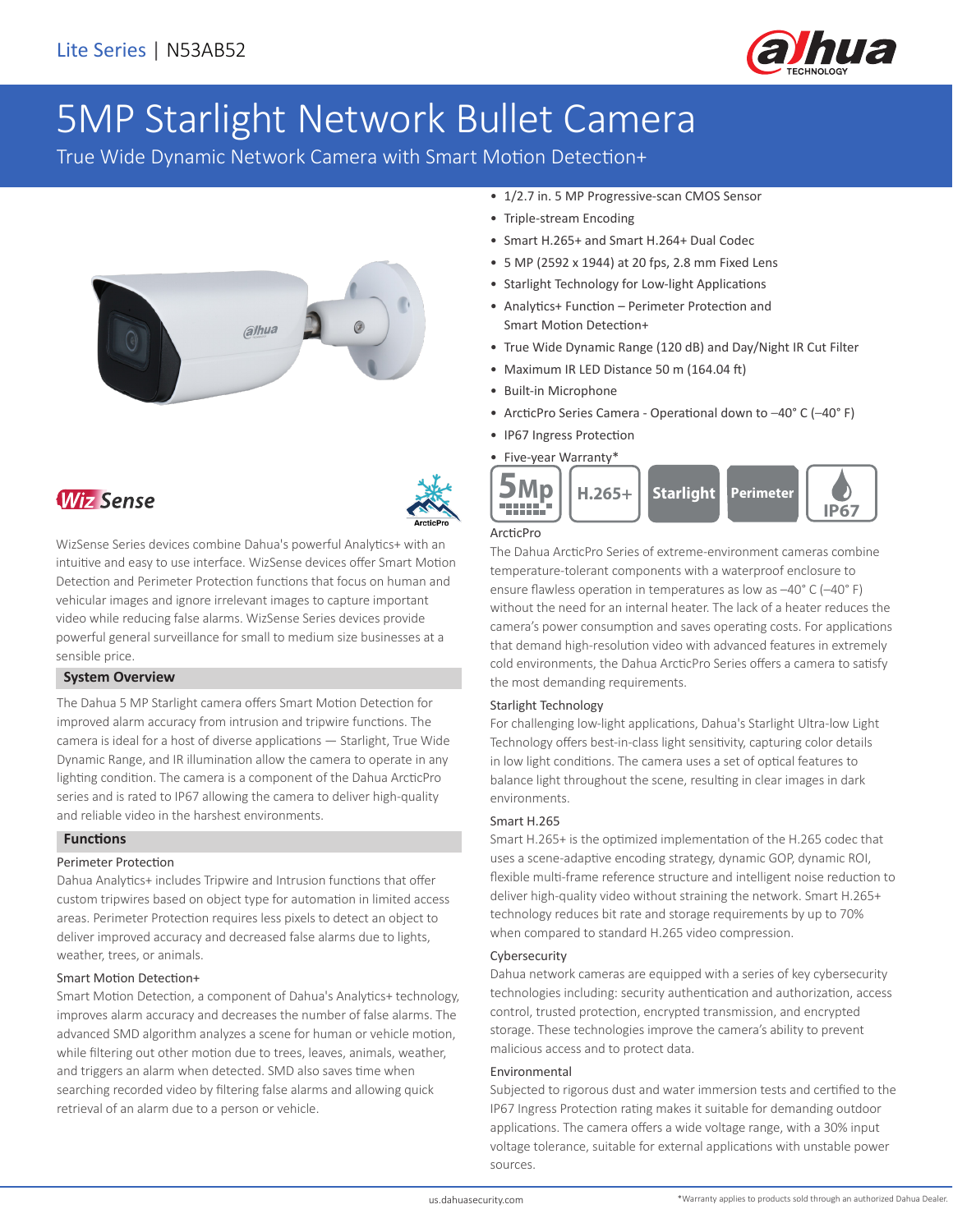# Lite Series | N53AB52

## **Technical Specification**

| Image Sensor                     |                  | 1/2.7-in. 5 MP CMOS                                                                                                                                                                |                       |                       |                      |  |
|----------------------------------|------------------|------------------------------------------------------------------------------------------------------------------------------------------------------------------------------------|-----------------------|-----------------------|----------------------|--|
| <b>Effective Pixels</b>          |                  | 2592(H) x 1944(V)                                                                                                                                                                  |                       |                       |                      |  |
| RAM/ROM                          |                  | 512 MB/128 MB                                                                                                                                                                      |                       |                       |                      |  |
| <b>Scanning System</b>           |                  | Progressive                                                                                                                                                                        |                       |                       |                      |  |
| <b>Electronic Shutter Speed</b>  |                  | Auto, Manual, 1/3 s to 1/100,000 s                                                                                                                                                 |                       |                       |                      |  |
| Minimum Illumination             |                  | Color: 0.005 lux at F1.6<br>0 lux at F1.6 (IR on)                                                                                                                                  |                       |                       |                      |  |
| <b>IR Distance</b>               |                  | Up to 50.0 m (164.04 ft)                                                                                                                                                           |                       |                       |                      |  |
| IR On/Off Control                |                  | Auto, Manual                                                                                                                                                                       |                       |                       |                      |  |
| <b>IR LEDS</b>                   |                  | One $(1)$                                                                                                                                                                          |                       |                       |                      |  |
| Lens                             |                  |                                                                                                                                                                                    |                       |                       |                      |  |
| Lens Type                        |                  | <b>Fixed Focal</b>                                                                                                                                                                 |                       |                       |                      |  |
| Iris Type                        |                  | <b>Fixed Aperture</b>                                                                                                                                                              |                       |                       |                      |  |
| Mount Type                       |                  | M12                                                                                                                                                                                |                       |                       |                      |  |
| Focal Length                     |                  | $2.8 \text{ mm}$                                                                                                                                                                   |                       |                       |                      |  |
| Maximum Aperture                 |                  | F1.6                                                                                                                                                                               |                       |                       |                      |  |
| Angle of View                    |                  | Horizontal: 98°<br>Vertical: 72°<br>Diagonal: 130°                                                                                                                                 |                       |                       |                      |  |
| Close Focus Distance             |                  | 0.90 m (2.95 ft)                                                                                                                                                                   |                       |                       |                      |  |
| <b>DORI Distance<sup>1</sup></b> | Lens             | Detect                                                                                                                                                                             | Observe               | Recognize             | Identify             |  |
|                                  | $2.8 \text{ mm}$ | 56.0 m<br>$(183.73 \text{ ft})$                                                                                                                                                    | 22.40 m<br>(73.49 ft) | 11.20 m<br>(36.75 ft) | 5.60 m<br>(18.37 ft) |  |
| Installation Angle               |                  |                                                                                                                                                                                    |                       |                       |                      |  |
| Range                            |                  | Pan: 0° to 360°<br>Tilt: 0° to 90°<br>Rotation: 0° to 360°                                                                                                                         |                       |                       |                      |  |
| Video                            |                  |                                                                                                                                                                                    |                       |                       |                      |  |
|                                  |                  |                                                                                                                                                                                    |                       |                       |                      |  |
| Compression                      |                  | Smart H.265+, H.265, Smart H.264+, H.264, H.264B,<br>H.264H, MJPEG (Sub Stream only)                                                                                               |                       |                       |                      |  |
| <b>Streaming Capability</b>      |                  | Three (3) Streams                                                                                                                                                                  |                       |                       |                      |  |
| Resolution                       |                  | 5 MP (2592 x 1944), 4 MP (2688 x 1520),<br>3 MP (2304 x 1296), 1080p (1920 x 1080),<br>1.3 MP (1280 x 960), 720p (1280 x 720), D1 (704 x 480),<br>VGA (640 x 480), CIF (352 x 240) |                       |                       |                      |  |
|                                  |                  | Main Stream: 5 MP (2592 x 1944) at 20 fps or<br>4 MP (2688 x 1520) at 30 fps                                                                                                       |                       |                       |                      |  |
| Frame Rate                       |                  | Sub Stream 1: D1 (704 x 480) at 30 fps                                                                                                                                             |                       |                       |                      |  |
|                                  |                  | Sub Stream 2: 720p (1280 x 720) at 30 fps                                                                                                                                          |                       |                       |                      |  |
| <b>Bit Rate Control</b>          |                  | CBR/VBR                                                                                                                                                                            |                       |                       |                      |  |
| <b>Bit Rate</b>                  |                  | H.264: 3 Kbps to 8192 Kbps<br>H.265: 3 Kbps to 8192 Kbps                                                                                                                           |                       |                       |                      |  |
| Day/Night                        |                  | Auto (ICR), Color, B/W                                                                                                                                                             |                       |                       |                      |  |
| <b>BLC Mode</b>                  |                  | BLC, HLC, True WDR (120 dB), SSA                                                                                                                                                   |                       |                       |                      |  |

| <b>White Balance</b>                   |        | Auto, Natural, Street Lamp, Outdoor, Manual,<br>Regional Custom                                                                                                                                                                                                       |  |  |
|----------------------------------------|--------|-----------------------------------------------------------------------------------------------------------------------------------------------------------------------------------------------------------------------------------------------------------------------|--|--|
| Gain Control                           |        | Auto, Manual, Shutter Priority, Gain Priority                                                                                                                                                                                                                         |  |  |
| <b>Noise Reduction</b>                 |        | 3D DNR                                                                                                                                                                                                                                                                |  |  |
| <b>Motion Detection</b>                |        | Off, On (4 Zones, Rectangular)                                                                                                                                                                                                                                        |  |  |
| Region of Interest                     |        | Off, On (4 Zones)                                                                                                                                                                                                                                                     |  |  |
| <b>Advanced Features</b>               |        | Smart IR                                                                                                                                                                                                                                                              |  |  |
| Image Rotation                         |        | $0^\circ$ , 90 $^\circ$ , 180 $^\circ$ , 270 $^\circ$<br>(supports 90°, 270° at 1920 x 1080 resolution)                                                                                                                                                               |  |  |
| Mirror                                 |        | Off, On                                                                                                                                                                                                                                                               |  |  |
| <b>Privacy Masking</b>                 |        | Off, On (4 Areas, Rectangular)                                                                                                                                                                                                                                        |  |  |
| Audio                                  |        |                                                                                                                                                                                                                                                                       |  |  |
| Compression                            |        | G.711a, G.711Mu, G.726                                                                                                                                                                                                                                                |  |  |
| Network                                |        |                                                                                                                                                                                                                                                                       |  |  |
| Ethernet                               |        | RJ-45 (10/100 Base-T)                                                                                                                                                                                                                                                 |  |  |
| Protocol                               |        | IPv4, IPv6, HTTP, HTTPS, TCP, UDP, ARP, RTP, RTSP,<br>RTCP, RTMP, SMTP, FTP, SFTP, DHCP, DNS, DDNS,<br>QoS, UPnP, NTP, Multicast, ICMP, IGMP, NFS,<br>PPPoE, 802.1x, SNMP                                                                                             |  |  |
| Interoperability                       |        | ONVIF Profile S and G, CGI, Milestone, Genetec, P2P                                                                                                                                                                                                                   |  |  |
| Auto Register                          |        | Support                                                                                                                                                                                                                                                               |  |  |
| <b>Streaming Method</b>                |        | Unicast / Multicast                                                                                                                                                                                                                                                   |  |  |
| <b>Maximum User Access</b>             |        | 20 Users (total bandwidth: 64 Mbps)                                                                                                                                                                                                                                   |  |  |
| Edge Storage                           |        | Network Attached Storage (NAS)<br>FTP, SFTP,<br>Micro SD Card Slot, maximum 256 GB                                                                                                                                                                                    |  |  |
| <b>Web Viewer</b>                      |        | IE (Version 8 and higher), Chrome, Firefox,                                                                                                                                                                                                                           |  |  |
| Management Software                    |        | DSS, DMSS                                                                                                                                                                                                                                                             |  |  |
| Mobile Operating System                |        | IOS, Android                                                                                                                                                                                                                                                          |  |  |
| Cybersecurity                          |        | Video Encryption, Firmware Encryption,<br>Configuration Encryption, Digest, WSSE, Account<br>Lockout, Security Logs, IP/MAC Filtering, Generating<br>and Importing X.509 Certification, Syslog, HTTPS,<br>802.1x, Trusted Boot, Trusted Execution, Trusted<br>Upgrade |  |  |
| Certifications                         |        |                                                                                                                                                                                                                                                                       |  |  |
| Safety                                 |        | UL 60950-1 & CAN/CSA C22.2 No. 60950-1-07<br>EN 60950-1:2006 + A11:2009 + A1:2010 + A12:2011<br>$+ A2:2013$<br>IEC 60950-1:2005 (Second Edition)                                                                                                                      |  |  |
| Electromagnetic Compatibility<br>(EMC) |        | 47 CFR FCC Part 15, Subpart B, Class B<br>EN 55032:2015, Class B; EN 61000-3-2:2014;<br>EN 61000-3-3:2013; EN 55024:2010+A1:2015;<br>EN 55035:2017; EN 50130-4:2011+A1:2014                                                                                           |  |  |
| Interface                              |        |                                                                                                                                                                                                                                                                       |  |  |
|                                        | Input  | One (1) Channel, RCA plus Built-in Microphone                                                                                                                                                                                                                         |  |  |
| Audio                                  | Output | One (1) Channel, RCA                                                                                                                                                                                                                                                  |  |  |
|                                        | Input  | One (1) Channel (5 mA, 3 to 5 VDC)                                                                                                                                                                                                                                    |  |  |
| Alarm                                  | Output | One (1) Channel (300 mA, 12 VDC)                                                                                                                                                                                                                                      |  |  |
| Electrical                             |        |                                                                                                                                                                                                                                                                       |  |  |
| Power Supply                           |        | 12 VDC or PoE (IEEE 802.3af, Class 0)                                                                                                                                                                                                                                 |  |  |
| Power Consumption                      |        | < 5.4 W                                                                                                                                                                                                                                                               |  |  |

1. The DORI distance is a measure of the general proximity for a specific classification to help pinpoint the<br>right camera for your needs. The DORI distance is calculated based on sensor specifications and lab test<br>results